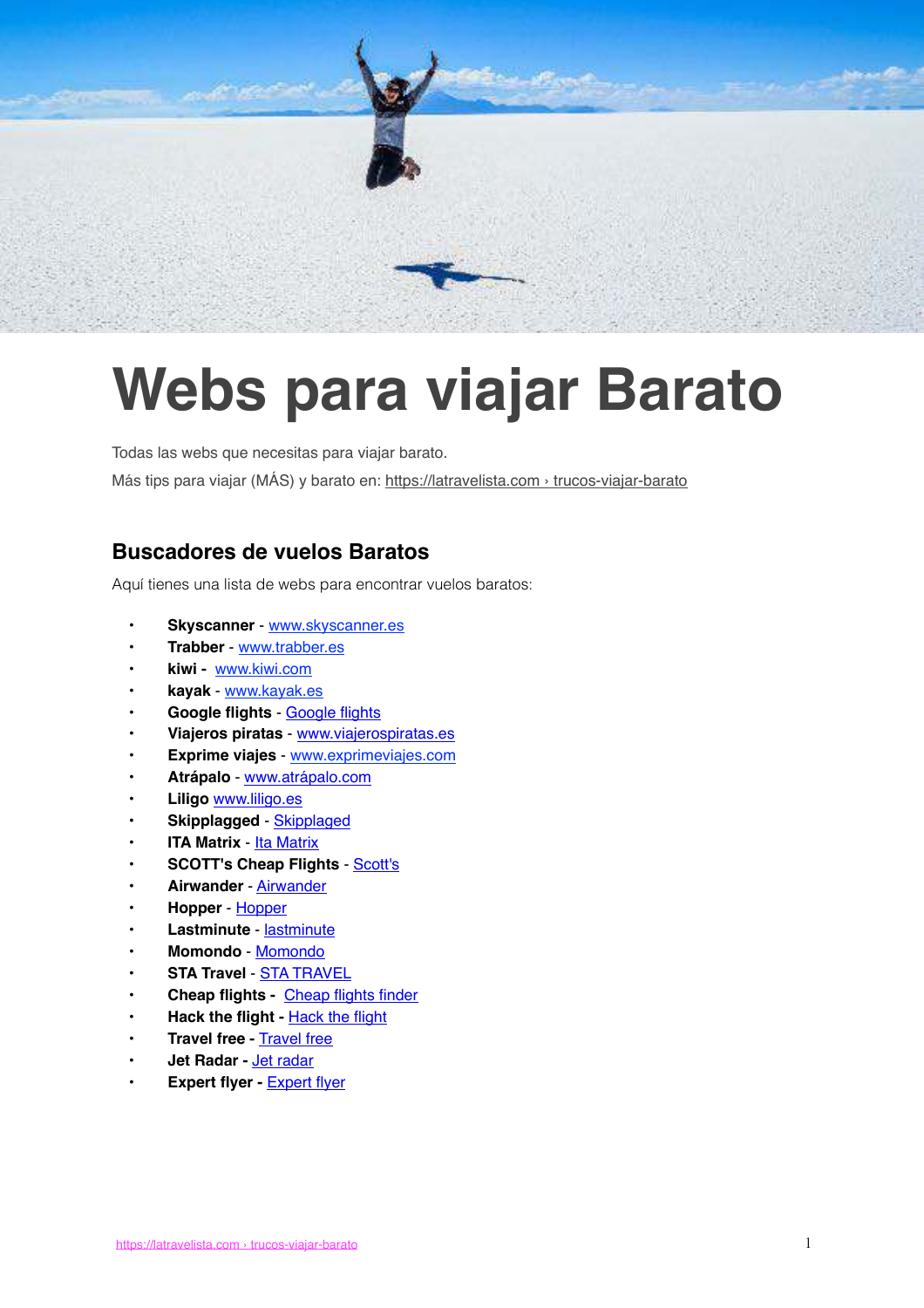## **Listado de compañías low-cost**

Te dejo aquí un listado con las compañías low-cost que conozco por zonas:

#### **CANADA**

- Flair Airlines
- Swoop
- Jetlines
- Air Canada Rouge
- Spirit Airlines
- • [Porter](https://www.flyporter.com/en-ca/)
- Air Transat

#### **ESTADOS UNIDOS**

- Southwest
- Allegiant
- Frontier
- Spirit Airlines
- Sun Country Airlines
- Jetblue
- Porter

#### **ASIA**

- Air Asia
- **Tiger Air**
- Jeju Air
- **Jetstar**
- Hong Kong Express
- Scoot
- Peach Air
- Spice Jet
- **Spring Airlines**
- • [Vietnam Airlines](https://www.vietnamairlines.com/)
- • [Nok Air](https://www.nokair.com/)
- • [Air Paz](https://www.airpaz.com/)
- • [Sriwijaya Air](https://www.sriwijayaair.co.id/)
- • [T'Way Airlines](https://www.twayair.com/)
- • [Vanilla Air](https://www.vanilla-air.com/)

#### **EUROPA**

- • [Vueling](https://www.vueling.com/)
- • [Ryanair](https://www.ryanair.com/)
- • [Easyjet](https://www.easyjet.com/)